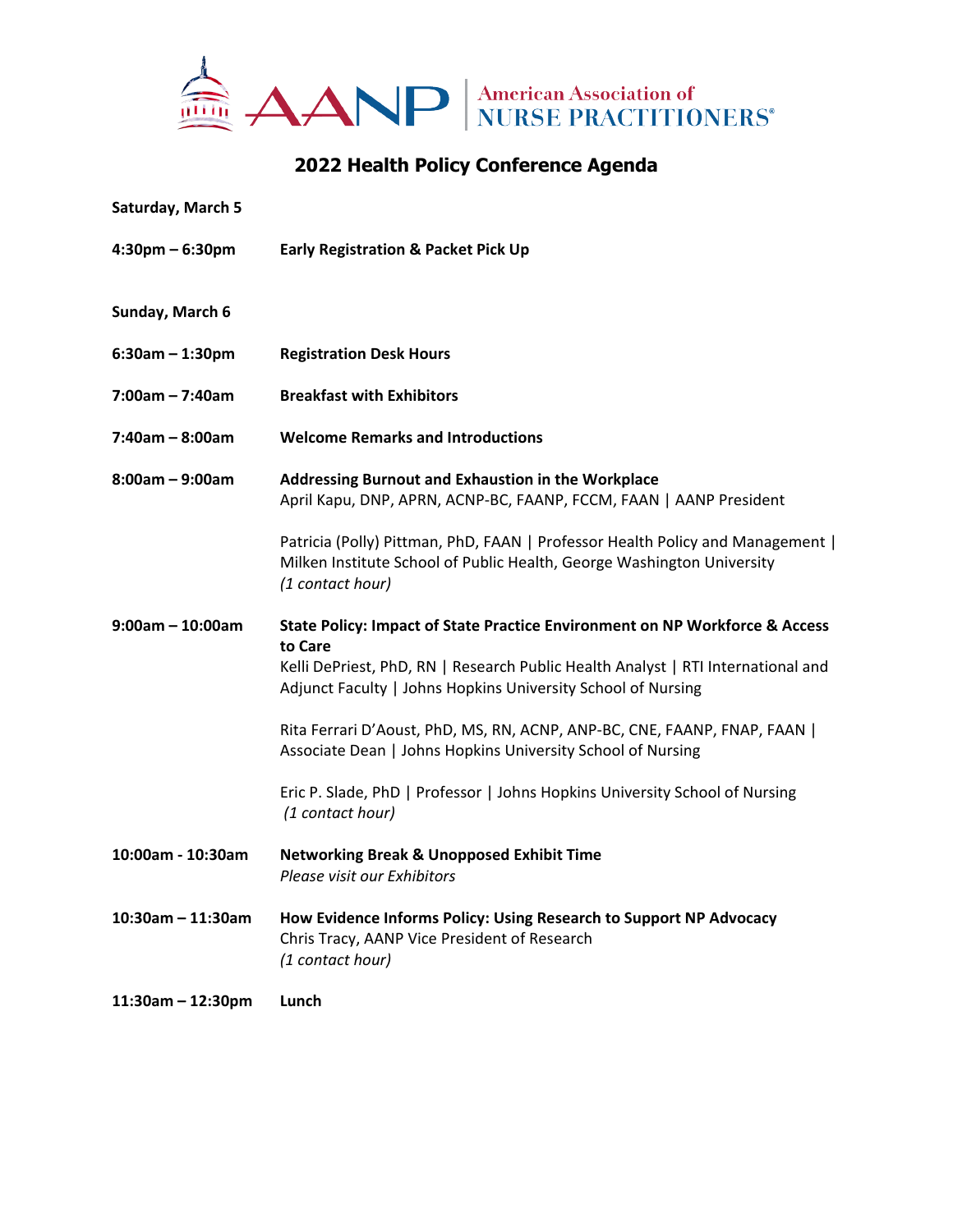

| $12:30$ pm – 1:30pm   | <b>AANP Government Affairs Update</b><br>MaryAnne Sapio, AANP Vice President Federal Government Affairs                                                                                                                        |
|-----------------------|--------------------------------------------------------------------------------------------------------------------------------------------------------------------------------------------------------------------------------|
|                       | Tay Kopanos, AANP Vice President of State Government Affairs<br>(1 contact hour)                                                                                                                                               |
| 1:30 <sub>pm</sub>    | Adjournment                                                                                                                                                                                                                    |
| Monday, March 7       |                                                                                                                                                                                                                                |
| $6:30am - 5:30pm$     | <b>Registration Desk Hours</b>                                                                                                                                                                                                 |
| $7:00am - 8:00am$     | <b>Networking Breakfast within States</b><br>(1 contact hour)                                                                                                                                                                  |
| $8:00am - 8:10am$     | <b>Monday Morning Welcome</b>                                                                                                                                                                                                  |
| $8:10$ am - 9:10am    | <b>Centers for Medicare &amp; Medicaid Services Update</b><br>Jean D. Moody-Williams, RN, MPP   Deputy Director, Center for Clinical<br>Standards and Quality   Centers for Medicare and Medicaid Services<br>(1 contact hour) |
| $9:10$ am - 10:10am   | <b>Your NP "Voice" Informs Practice</b><br>Diane Padden, PhD, CRNP, FAANP   AANP Vice President of Professional<br>Practice & Partnerships<br>(1 contact hour)                                                                 |
| $10:10$ am - 10:40am  | <b>Networking Break &amp; Unopposed Exhibit Time</b><br>Please visit our Exhibitors                                                                                                                                            |
| $10:40$ am - 11:40am  | <b>Keynote Speaker</b><br>Rear Admiral Susan Orsega, MSN, FNP-BC, FAANP, FAAN<br>(1 contact hour)                                                                                                                              |
| $11:40$ am - 1:00pm   | Lunch                                                                                                                                                                                                                          |
| $1:00$ pm – $1:15$ pm | <b>Networking Break &amp; Unopposed Exhibit Time</b><br>Please visit our Exhibitors                                                                                                                                            |
| $1:15$ pm – 2:15pm    | Future of Nursing 2020-2030: Charting a Path to Health Equity<br>Mary Wakefield, PhD, RN, FAAN<br>(1 contact hour)                                                                                                             |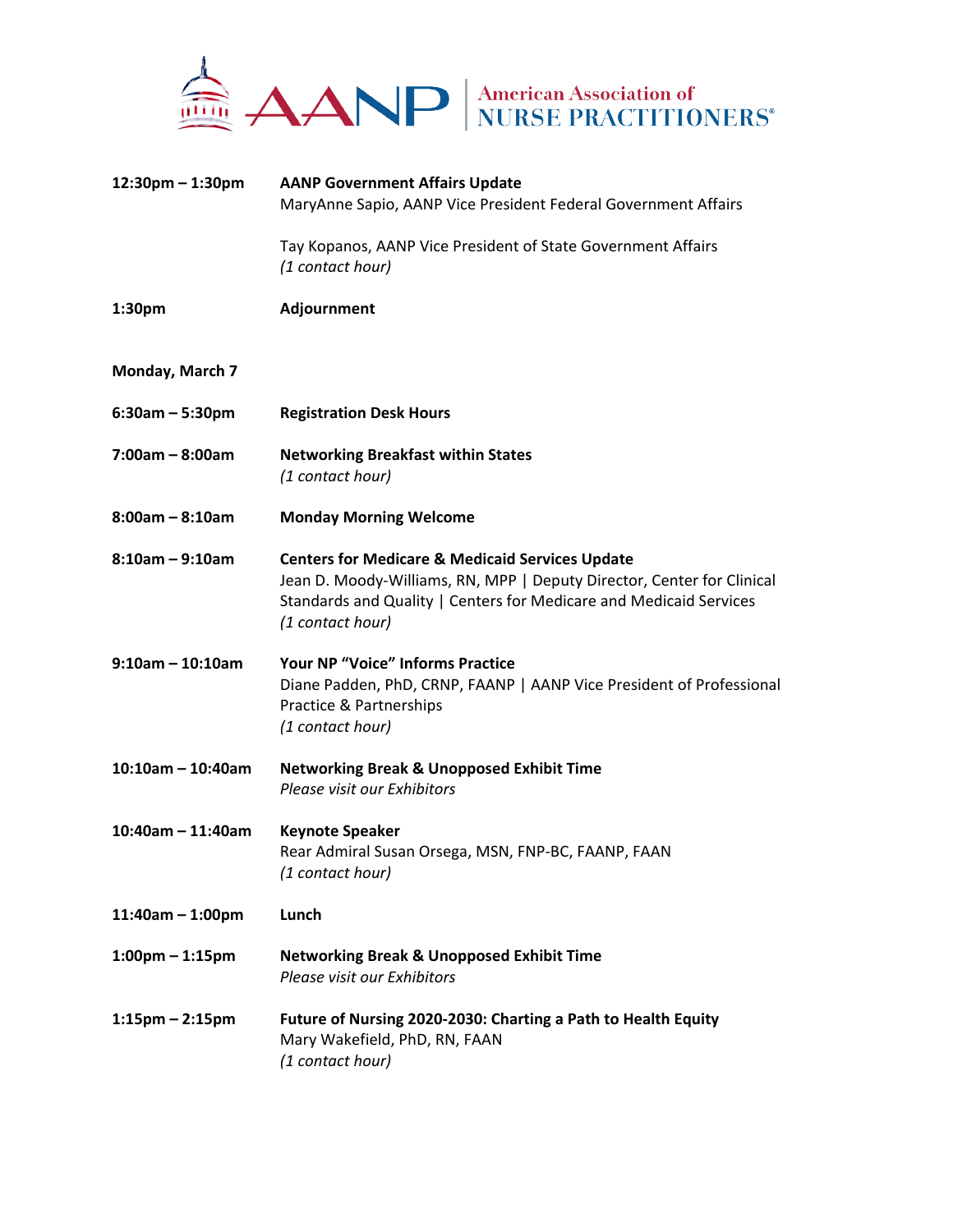

| $2:15$ pm – $3:15$ pm | A New Dawn: Value-Based NP Leadership in a Forever Changed World<br>Betty Rambur, PhD, RN, FAAN<br>(1 contact hour)                                                                                                                                                                                           |
|-----------------------|---------------------------------------------------------------------------------------------------------------------------------------------------------------------------------------------------------------------------------------------------------------------------------------------------------------|
| $3:15$ pm – $3:30$ pm | <b>Networking Break &amp; Unopposed Exhibit Time</b><br>Please visit our Exhibitors                                                                                                                                                                                                                           |
| $3:30$ pm – 4:30pm    | NPs Answering the Call in any Health Care Emergency<br>Robin Arends, DNP, CNP, FNP-BC, CNE, FAANP                                                                                                                                                                                                             |
|                       | Sophia Thomas, DNP, APRN, FNP-BC, PPCNP-BC, FNAP, FAANP                                                                                                                                                                                                                                                       |
|                       | Alvin Mena Cantero, DNP, FNP-C, MSN, APRN<br>(1 contact hour)                                                                                                                                                                                                                                                 |
| $4:30$ pm – 5:30pm    | Next Generation Healthcare Delivery in the Department of Veterans Affairs:<br><b>Pandemic Born Innovation</b><br>Penny Kaye Jensen, DNP, FNP-C, FAAN, FAANP   Liaison for National APRN<br>Policy & Chief Consultant for APRN Practice   Office of Nursing Services at U.S.<br>Department of Veterans Affairs |
|                       | Matthew Rogers, PA-C   National Clinical Resource Hub Director at U.S.<br>Department of Veterans Affairs<br>(1 contact hour)                                                                                                                                                                                  |
| 5:30pm                | Adjournment                                                                                                                                                                                                                                                                                                   |
| Tuesday, March 8      |                                                                                                                                                                                                                                                                                                               |
| $6:30am - 12:00pm$    | <b>Registration Desk Hours</b>                                                                                                                                                                                                                                                                                |
| 7:00am - 8:00am       | <b>Breakfast</b>                                                                                                                                                                                                                                                                                              |
| $8:00am - 8:10am$     | <b>Tuesday Morning Welcome</b>                                                                                                                                                                                                                                                                                |
| $8:10am - 9:10am$     | <b>Reimbursement and Emerging Payment Models</b><br>Franklin Harrington, AANP Director of Reimbursement and Regulatory Affairs<br>(1 contact hour)                                                                                                                                                            |
| $9:10$ am - 12:10pm   | <b>Advocacy Workshop</b><br>AANP Staff Panel with Federal and State Government Affairs, Practice and<br>Research to discuss timely legislative asks and advocacy tactics.<br>(3 contact hours)                                                                                                                |
| 12:10pm               | <b>Conference Adjournment</b>                                                                                                                                                                                                                                                                                 |